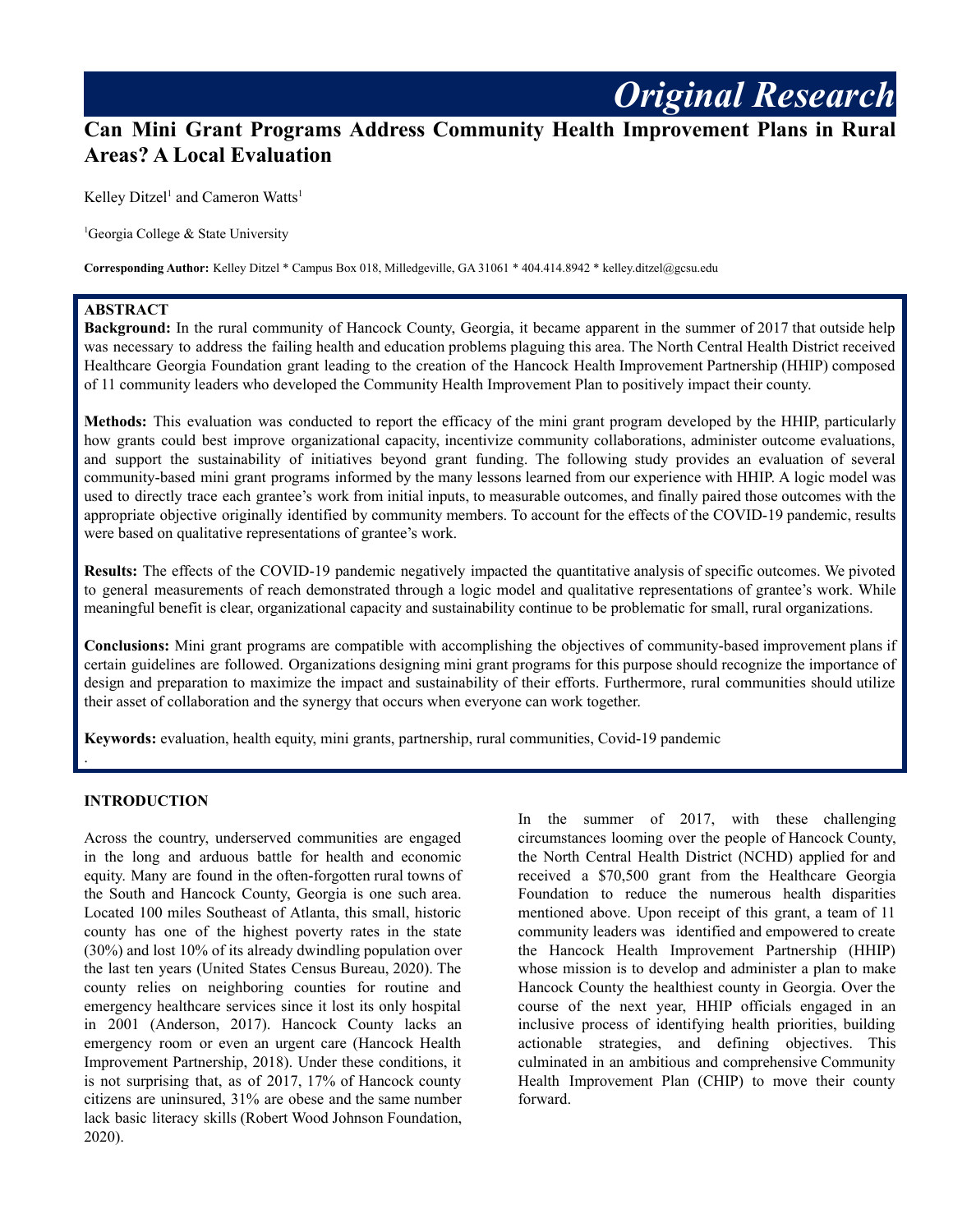While there are a variety of methods to write a community-based strategic plan, Hancock County began with a foundational coalition of local stakeholders that comprised over 25 community organizations including local churches, public schools, the County Commission, and general community members totaling 40 contributing partners. This group represents a population where 24% of its residents are over 65 years old and 71% are Black or African American (United States Census Bureau, 2020). This group, armed with baseline health data provided by the North Central Health District's 2013 Community Health Assessment, identified the leading health risks for the community and confirmed the inadequate access to care in their county. With this strong quantitative foundation, HHIP turned to the National Association of County and City Health Officials (NACCHO) for their "Community Themes and Strengths Assessment" which actively brought in the qualitative knowledge of community members through county wide surveys and targeted focus groups (National Association of County and City Health Officials, 2020). To translate both sets of data into workable objectives and strategies, HHIP partners and community members held routine meetings beginning with an open workshop to identify their three priority areas of *economic development, literacy,* and *healthy environments* (Hancock Health Improvement Partnership, 2018)*.* The completed CHIP and supporting documents were then shared with the community through a previously developed communications plan.

While HHIP completed a successful community-based improvement plan, there are many challenges to implementing this strategy in rural areas. A review of these specific challenges was conducted by Kenny, Farmer, Dickson-Swift, and Hyett who astutely point out the common pitfalls of rural community health services providers, including the "tokenized" involvement of community members, the absence of marginalized group recruitment, and participatory fatigue of members due to small populations (Kenny, Farmer, Dickson-Swift & Hyett, 2014).

Additionally, rural communities frequently have aging or under-educated populations that would benefit from training and guidance on the information gathering process. An effective method to support community members is through Citizens' Panels that educate members on previously collected health equity data and literature before engaging in a process of consensus building debates and breakout sessions (Subica & Brown, 2020). The lesson is that rural communities are not all uniform in their composition, but alternative strategies are useful to navigate the unique circumstances facing rural areas.

When these struggles can be properly addressed, community-based improvement plans offer an optimal framework to implement mini grant programs. The community based organizational structure puts engaged organizations in an environment to create relationships that may lead to future initiative collaborations. Also, seeking the input of these organizations and community members from the beginning creates a perfect segue for them to apply for mini grant funding to accomplish the objectives they helped make.

With the support of Healthcare Georgia Foundation, HHIP began administering the CHIP by providing mini grants to local organizations with initiatives addressing at least one of the identified CHIP objectives. In 2019, they provided 11 of these mini grants at an average of \$2,200 for each community organization. Additionally, HHIP hired the evaluation team to measure the impact of each mini grant. Over the course of a six-month evaluation process, several questions were raised about the efficacy of HHIP's mini grant program, particularly how grantees could best improve organizational capacity, incentivize community collaborations, administer outcome evaluations, and support the sustainability of initiatives beyond grant funding. The following study provides an evaluation of a community-based mini grant program informed by the many lessons learned from our experience with HHIP. Based on our analysis, we contribute a roadmap for organizations to follow while choosing how to, or whether to, administer a mini grant program in their communities.

#### **METHODS**

In order to ultimately increase health equity in Hancock County, HHIP decided to utilize mini grants to improve outcomes in CHIP priority areas. They also decided to work with external consultants to better understand their impact and hopefully, improve outcomes. Data was collected through grant applications, mid-term and final reports. The evaluation plan was rooted in the creation of a logic model to better understand intended outcomes and assess impact. After documenting gaps and questions, we worked with grantees to define success and refine outcome measures for each through the final report template.

Hancock County recognized that mini grants are a common tool for communities around the country to energize small organizations to undertake quick initiatives that supplement their current assets or programs. Traditionally, they have an extensive funding range of \$40 to \$50,000, making them versatile enough to engage with community organizations that are traditionally focused outside of health equity, such as schools, economic development authorities, small businesses and churches thus broadening the coalition of engaged agents (Abildso, Dyer, Daily & Bias, 2019). To match the diversity of organizations, mini grants are easily adjusted to fund a variety of health initiatives with physical activity, healthy eating, and youth development to name a few previously implemented (Abildso, Dyer, Daily & Bias, 2019). However, this broad range can put a heavy strain on evaluation resources since there is little overlap between the measurement process for each individual subject area.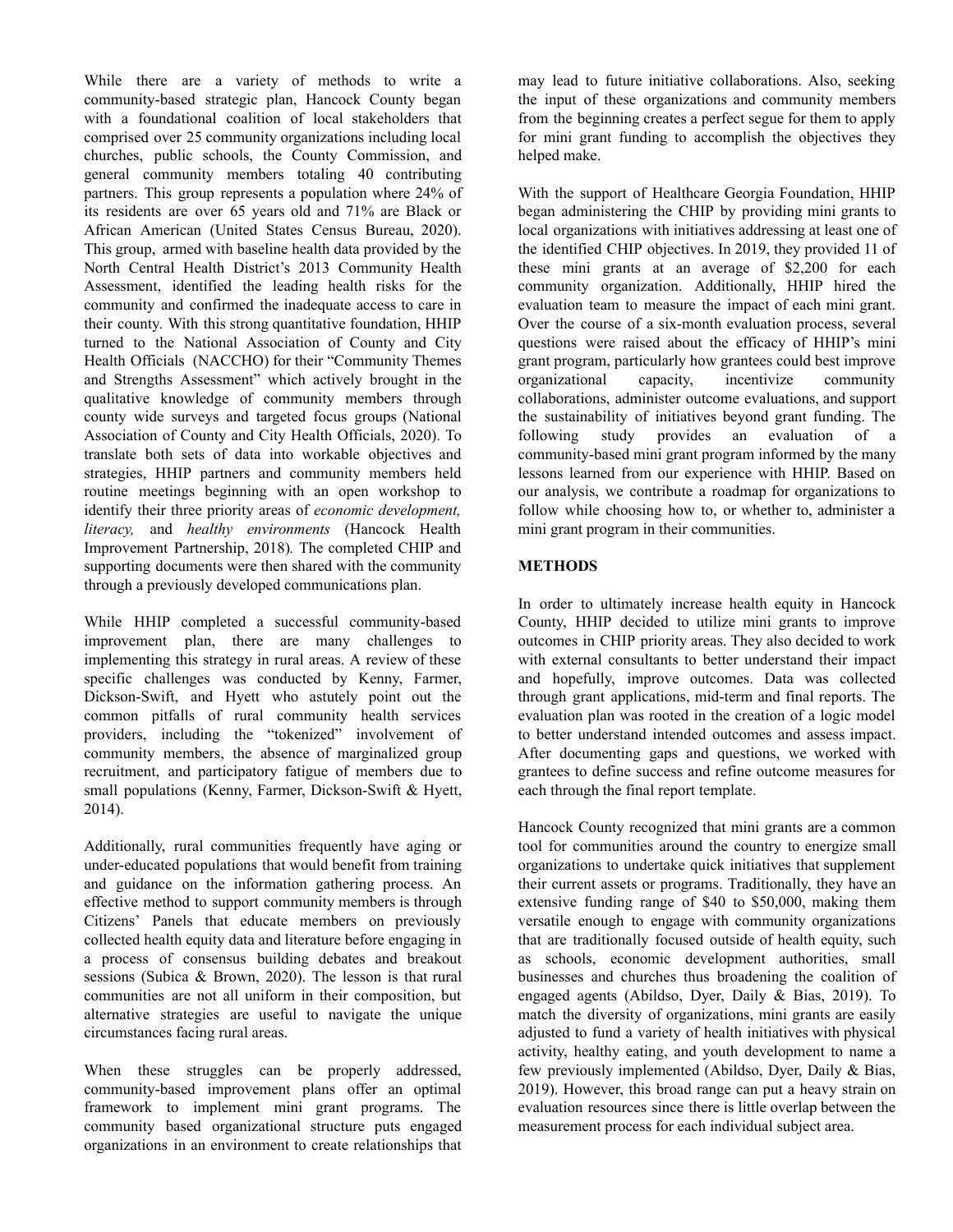In late June of 2019, HHIP sent out a call for mini grant applications to organizations in the Hancock County area. After two technical assistance meetings to help the community with their applications, HHIP selected 11 organizations for their ability to impact one or more of the Community Health Improvement Plan (CHIP) objectives. Five grantees addressed healthy environments and housing, four focused on literacy, and two worked on economic development. Each of these three priority areas had approximately \$10,000 of funding available to allocate to the appropriate grantees. Grants ranged from \$500 to sponsor a community 4K race, to \$4,000 for a variety of literacy programs run by the local chapter of Communities in Schools. Each organization was required to submit both a mid-term and final report, as well as actively participate in HHIP meetings that provided technical training to attending organizations. Awards were distributed in September of 2019 with their final reports due before the end of June 2020.

With the previously mentioned challenges in mind, the evaluation focal point was determined to highlight the logical, previously studied link between grantee projects and their desired CHIP objectives rather than individualized empirical analyses. The latter option was made more difficult because the CHIP objectives are measured at the community level and mini grants were measured at the organization level. An accurate measure of change within each objective would require additional data sources and result in a time and resource intensive process unavailable for this evaluation. Instead, we developed a logic model (Figure 1) pictured below, which came to fruition through the use of grant applications and mid-term reports. We directly traced each grantee from their initial inputs to their measurable outcomes and finally paired those outcomes with the appropriate objective. This approach allowed us to illustrate the process of impact in real-time using available metrics to provide an accurate evaluation with a minimal budget.

As part of the grant agreement, each grantee was required to submit both a mid-term and final report. As previously mentioned, the evaluation team was brought in after the selection of grantees and therefore initially used the grant applications and mid-term reports to understand the scope of each grant. This included the data each grantee was currently collecting, if any, and how they intended to measure success. The mid-term report was administered in December with a due date in January.

After assessing the preliminary findings, which included the creation of the initial version of the complete logic model above (excluded some outputs, outcomes/metrics, and CHIP objective), we discovered there was noticeable confusion about evaluation expectations and sought to provide clarity for steps moving forward. There were initially many gaps in the scope of program activities and the outcomes of each organization. It was not clear how they planned to collect

data to adequately measure impact or how they defined success. The logic model was very helpful in framing the numerous grant activities and helping HHIP staff understand the scope of efforts. It also enabled us to identify the lack of continuity more easily in what grantees wanted to do and what they were realistically able to do and measure. Thus, capacity became an area of importance.

We concluded it would be more effective to tailor evaluative efforts to the programmatic activities of each grantee, specifically the final report should be tailored to each grantee based on how they defined success. We also communicated with grantees through HHIP staff to better understand realistic data collection ability, alignment to their efforts and ultimately how those results demonstrated how they defined success. This was essential to the completion of the logic model and evaluation results. We believe these decisions greatly minimized confusion and time required of project administrators to provide this information.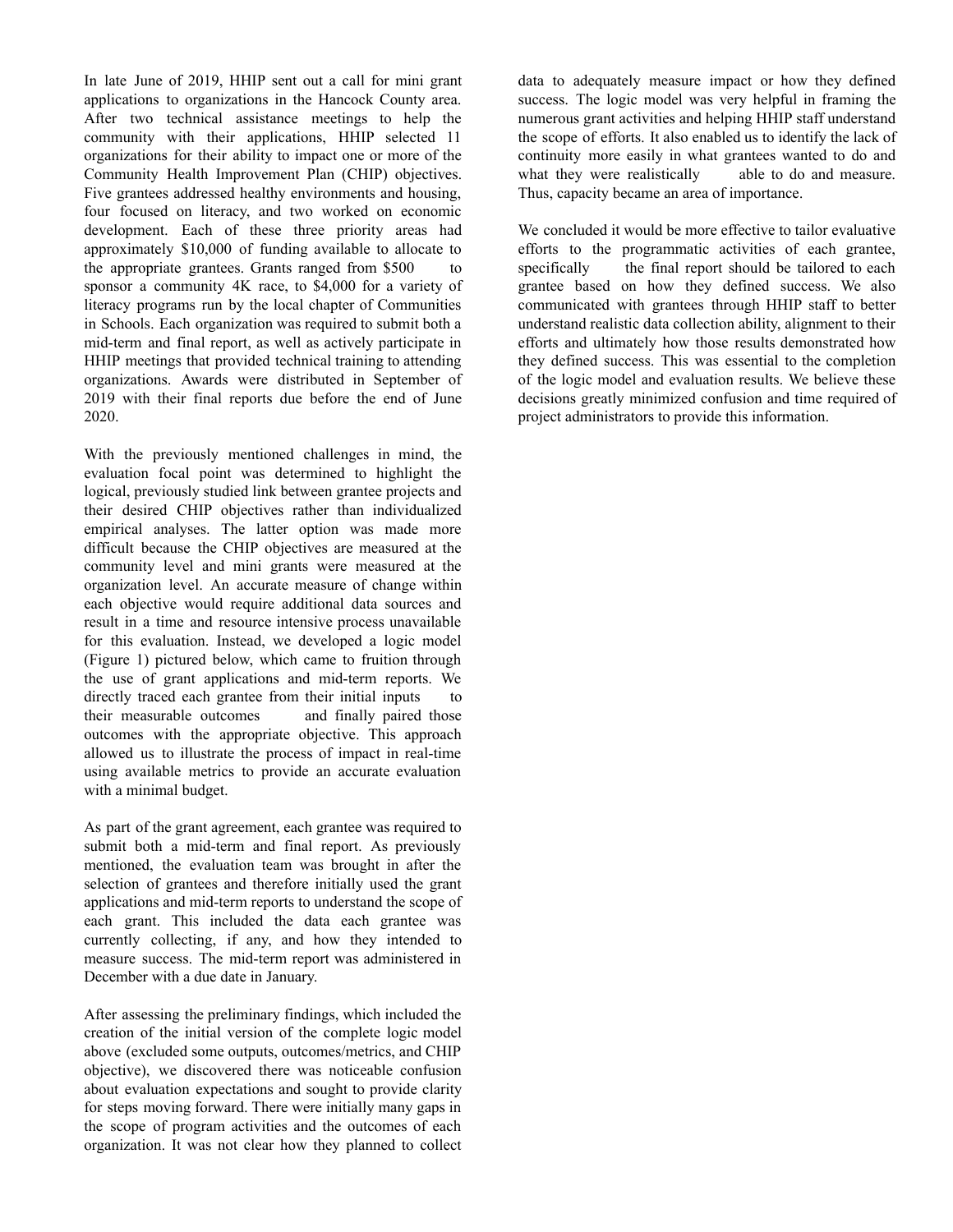# *Figure 1 – Logic Model*

| <b>Community Need</b>                                                                                                                                                                                                                                                                                                                                                                                                                                                                    | Inputs                                                                                  | Programs                                                                                                                                                                               | Outputs                                                                                                                                                                                                                                           | Outcomes/Metrics                                                | Strategic CHIP Objectives                                                                                       |
|------------------------------------------------------------------------------------------------------------------------------------------------------------------------------------------------------------------------------------------------------------------------------------------------------------------------------------------------------------------------------------------------------------------------------------------------------------------------------------------|-----------------------------------------------------------------------------------------|----------------------------------------------------------------------------------------------------------------------------------------------------------------------------------------|---------------------------------------------------------------------------------------------------------------------------------------------------------------------------------------------------------------------------------------------------|-----------------------------------------------------------------|-----------------------------------------------------------------------------------------------------------------|
| In Hancock County, 44% of<br>children live in poverty with<br>many lacking the essential<br>resources and support systems<br>to improve their dire situations.<br>Of their role models, the adults<br>in their community, over a<br>quarter are physically inactive<br>and under a fifth have any<br>experience in higher education.<br>Their school system is entirely<br>free and reduced lunch status<br>and the number of students has<br>shrunk by 36% in the past<br>decade alone. | Printing, Desktop Publishing,<br>& Cover Artwork -\$1049.62<br>Attended 1 HHIP Meeting  | Hancock County Historic, Self<br>Guided Walking Tour - Develop<br>a self guided walking tour<br>through the history of Hancock<br>County to encourage tourism<br>and physical activity | Completed walking tour<br>1000 Walking Tour<br>Pamphlets distributed to the<br>community                                                                                                                                                          | Improved tourism in Sparta                                      | Objective 1.5 - By 2020, promote<br>and increase tourist activities in<br>the county by 20%                     |
|                                                                                                                                                                                                                                                                                                                                                                                                                                                                                          | Printing and Binders -<br>\$862.18<br><b>Attended 2 HHIP Meetings</b>                   | Sparta Design Guidelines -<br>Guidelines used to<br>appropriately preserve historic<br>homes in Sparta and<br>proactively fight against their<br>demolition                            | Passed the Resolution on<br>Designation Ordinance of the<br>City of Sparta Historic District<br>2 Commercial property<br>owners applying for tax<br>credits using new guidelines<br>14 Copies of the guidelines<br>issued                         | More preserved and<br>restored historic homes in<br>Sparta      |                                                                                                                 |
|                                                                                                                                                                                                                                                                                                                                                                                                                                                                                          | <b>Purchased Track 500 Lap</b><br>Tracker - \$297.50<br><b>Attended 5 HHIP Meetings</b> | Lewis Elementary Dawg Walk<br>Program - Helping students<br>exercise and run during the<br>school day                                                                                  | 341 Participants running a<br>cumulative 4,320 miles                                                                                                                                                                                              | More physical activity<br>through more miles run                | Objective 2.4 - Increase the<br>availability of outdoor<br>opportunities for physical activity<br>in the county |
|                                                                                                                                                                                                                                                                                                                                                                                                                                                                                          |                                                                                         |                                                                                                                                                                                        |                                                                                                                                                                                                                                                   |                                                                 | Objective 2.5 - Increase the<br>availability of opportunities for<br>physical activity in the school<br>setting |
|                                                                                                                                                                                                                                                                                                                                                                                                                                                                                          | Traditional row crops, raised<br>beds, plant seeds, supplies -<br>\$1,500.00            | Gardening Club - Model and<br>educate community members<br>on how to build gardens and<br>grow healthy vegetables.                                                                     | Served 21 (20+<br>y/o)community members<br>Created traditional & raised<br>bed gardens - Planted 500<br>collard plants, and 500<br>cabbage, peas, okra,<br>cucumbers, tomatoes, string<br>beans, butter beans, peppers,<br>onions, and watermelon | Increase in number of<br>community members with<br>home gardens | Objective 2.2 Increase the number<br>of active and maintained gardens<br>in the community by 50% each<br>year   |
|                                                                                                                                                                                                                                                                                                                                                                                                                                                                                          |                                                                                         |                                                                                                                                                                                        |                                                                                                                                                                                                                                                   |                                                                 | Objective 2.3 - By 2020, increase<br>the availability of nutrition<br>education opportunities by 30%            |
|                                                                                                                                                                                                                                                                                                                                                                                                                                                                                          |                                                                                         |                                                                                                                                                                                        |                                                                                                                                                                                                                                                   |                                                                 |                                                                                                                 |
|                                                                                                                                                                                                                                                                                                                                                                                                                                                                                          | Sparta-Hancock Historical<br>Society                                                    | Sparta-Hancock Historic<br><b>Preservation Commission</b>                                                                                                                              | DAWG Walk -<br>M.E. Lewis Elementary                                                                                                                                                                                                              | <b>Gardening Project</b>                                        |                                                                                                                 |
|                                                                                                                                                                                                                                                                                                                                                                                                                                                                                          | Family Connection -<br><b>Communities In Schools</b>                                    | Hancock County Library                                                                                                                                                                 | Helen Ruffin Reading Club of<br>M.E. Lewis, Sr. Elementary<br>School                                                                                                                                                                              | <b>Second Beulah Health</b><br>Ministry                         |                                                                                                                 |

| Community Need                                                                                                                                                                                                                                                                                                                                                                                                                                                                                                                          | Inputs                                                                                                                      | Programs                                                                                                             | Outputs                                                                                                                                   | Outcomes/Metrics                                                                                             | <b>Strategic CHIP Objectives</b>                                                                       |
|-----------------------------------------------------------------------------------------------------------------------------------------------------------------------------------------------------------------------------------------------------------------------------------------------------------------------------------------------------------------------------------------------------------------------------------------------------------------------------------------------------------------------------------------|-----------------------------------------------------------------------------------------------------------------------------|----------------------------------------------------------------------------------------------------------------------|-------------------------------------------------------------------------------------------------------------------------------------------|--------------------------------------------------------------------------------------------------------------|--------------------------------------------------------------------------------------------------------|
| In Hancock County, 44% of<br>children live in poverty with<br>many lacking the essential<br>resources and support systems<br>to improve their dire<br>situations. Of their role<br>models, the adults in their<br>community, over a quarter are Attended 8 HHIP Meetings<br>physically inactive and under a<br>fifth have any experience in<br>higher education. Their school Tutor - \$1,000.00<br>system is entirely free and<br>reduced lunch status and the<br>number of students has shrunk<br>by 36% in the past decade<br>alone. | <b>Automatic Text Messaging</b><br>System - \$1,200.00<br>Attended 8 HHIP Meetings                                          | Ready4K Text Messaging System                                                                                        | 58 Parents of 5-9 v/o<br>students served with 11,629<br>messages sent this school<br>year                                                 | 100% of participants cite<br>improved parenting<br>confidnence and growth in<br>children's abilities         |                                                                                                        |
|                                                                                                                                                                                                                                                                                                                                                                                                                                                                                                                                         | Books and delivery -<br>\$1,080.00<br><b>Attended 8 HHIP Meetings</b>                                                       | Ferst Readers Program -<br>Delivering age appropriate<br>books to parents' homes                                     | 121 Children (Birth-5 y/o)                                                                                                                | More parents reading to<br>their children                                                                    | Objective 3.1 - By 2020, 75% of<br>parents are actively involved in<br>student learning in the schools |
|                                                                                                                                                                                                                                                                                                                                                                                                                                                                                                                                         | 50 Bears and Books - \$480,00                                                                                               | Kindergarten Bear Friday - Give<br>students a bear and a book every<br>Friday for parents to read to<br>them at home | 50 Kindergarten participants   More and increased AR quiz<br>throughout the year                                                          | scores                                                                                                       |                                                                                                        |
|                                                                                                                                                                                                                                                                                                                                                                                                                                                                                                                                         | Hired CISGA Ameri-Corp<br>Attended 8 HHIP Meetings                                                                          | Reading tutor for students at<br>risk of failing                                                                     | Tutored 16 at risk students<br>(3rd-5th) in reading for 900<br>hours (3 hours per student<br>per week)                                    | <b>Improved GA Milestones</b><br><b>Test Scores</b>                                                          |                                                                                                        |
|                                                                                                                                                                                                                                                                                                                                                                                                                                                                                                                                         | Purchased AWE System and<br>accessories - \$3,465.95<br>Attended 2 HHIP Meetings                                            | Online literacy and math<br>programs through AWE for<br>children ages 2-8                                            | AWE System Installed                                                                                                                      | Improved literacy metrics<br>for involved students                                                           |                                                                                                        |
|                                                                                                                                                                                                                                                                                                                                                                                                                                                                                                                                         | <b>Purchased Reading Bowl</b><br>Books, T-shirts, and<br>competition registration -<br>\$541.41<br>Attended 3 HHIP Meetings | Helen Ruffin Reading Club -<br>Students participate in reading<br>bowl competition                                   | All 25 4th & 5th graders in<br>the reading club read at least<br>one book.<br>16 students competed at the<br><b>Regional Reading Bowl</b> | More and increased AR quiz<br>scores                                                                         | Objective 3.3 - Increase access to<br>books and evidence-based literacy<br>support programs            |
|                                                                                                                                                                                                                                                                                                                                                                                                                                                                                                                                         | Internet, Chromebook,<br>Printer and Food/Supplies -<br>\$1,476.58<br><b>Attended 8 HHIP Meetings</b>                       | Second Beulah - Weekly<br>Meetings to help students with<br>homework and reading                                     | 41 Events with an average of<br>6 students per event - 24<br>unique students                                                              | <b>Improved literacy metrics</b><br>for elementary school<br>students (Measured<br>through progress reports) |                                                                                                        |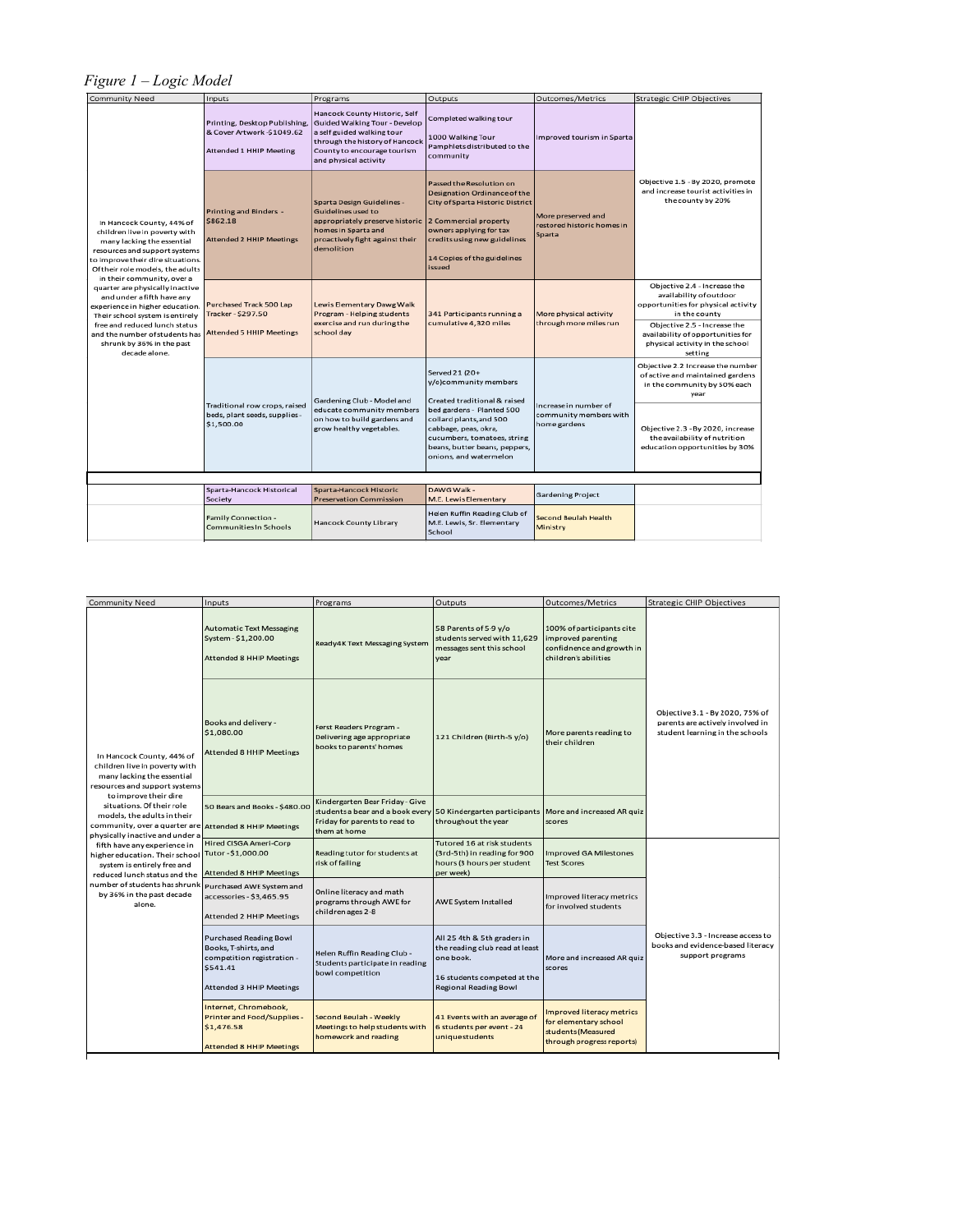## **RESULTS**

Over the past decade, mini grants have become popular in rural areas because they are not, by definition, resource intensive and are easily catalyzed by collaborations and the existing social capital of grantees (Wiebel, Welter, Aglipay & Rothstein, 2014). Furthermore, a constant issue in these smaller areas is the lack of organizational capacity and expertise to accommodate the many requirements of traditional grants such as applications, reports, and evaluations. The lower stakes of mini grants allow for flexibility in how organizations are able to adapt to meet these typically stringent requirements. This is particularly true for outcome evaluation provisions that necessitate specific expertise rural communities often lack.

Naturally, the relaxation of these requirements raises some questions about the efficacy of mini grants themselves. There remains a severe lack of outcome evaluations performed in these communities to provide answers (Abildso, Dyer, Daily & Bias, 2019). Due to this uncertainty, facilitating organizations have attempted to hire outside experts to perform these types of outcome studies, which is the case for Hancock County. Unfortunately, the effects of the Covid-19 pandemic negatively impacted our quantitative analysis of specific outcomes, limiting or preventing the collection of almost all our post intervention data. In response, we pivoted to general measurements of reach, which can be found in the Figure 1 Logic Model, and qualitative representations of each grantee's work. While this is certainly not ideal for an impact evaluation, it does offer an illustration of impact that is often lost in the numbers.

To illustrate one success in increasing literacy, the Hancock County Library Manager described how their grant funded, digital learning station impacted a family.

> *One of the youngest patrons visited the library with his family. Our staf member had just finished learning the new AWE System and was able to help the young patron. Their quick visit turned into a long stay as the young man was captivated by the programming. His parents were able to sit with him to observe and to help him with the programs. This is exactly the projected purpose of the systems, to make them available to our young public and to encourage them to stay and to learn more at Hancock County Library.*

Qualitative information can offer unique insight into the success of a program that may evade a traditional quantitative measurement. The next testimonial from a coach at the local elementary school in Hancock County highlighted the importance of teacher engagement in motivating students to participate in this regular physical activity.

*One staf member stands out in the DAWG Walk program…During the 2019-2020 school year, she was the Grandparent for a 2nd-grade classroom. Over the years, she would always ask about the DAWG Walk and would have a big smile on the days when she and the students could go outside for the DAWG Walk. Since the program's inception, she has amassed over 63 miles of walking, the most of any staf member! A friendly competition ensued between her younger counterparts, but with each lap, she added to her total with a smile. She is certainly a DAWG Walk Champion and is a perfect role model for the DAWG Walk rules of "Keep Moving and Stay Moving" at any age.*

Another notable qualitative quote that provided meaningful context to our evaluation in Hancock County is from the Hancock Historic Preservation Commission. This story exemplifies how their project of creating and distributing design guidelines translated into real, historic preservation.

> *The building was in very poor condition. There were holes in the roof where the asphalt shingles had failed. The wrap around porch had rotted and fallen in and there was a bay window in the dining room which had also rotted and failed. The Preservation Commission found a buyer and began the process of helping him with the restoration. We provided him with a historic photograph of the building, which showed the missing porch. Using the design guidelines, the owner decided to take our advice and he will now restore the property to its 1890 appearance. He has already replaced the shingle roof and will begin the porch work during the month of May 2020."*

Numerous additional quotes provided evidence to support the meaningful impact of each mini grant even with the absence of intended quantifiable measures. Overall, those who participated gained knowledge and deepened their connection to a community organization. Both aspects are important to addressing the overall intent of improving literacy and physical activity.

It may be useful for grant administrators to conduct assessments to determine if grantees are even able to be quantitatively evaluated. This was the case for a statewide program in West Virginia called, "Growing Healthy Communities," which highlighted the difficulties in collecting the basic data needed for an outcome evaluation (Abildso, Dyer, Daily & Bias, 2019). Their recommendations revolved around the vital need for technical assistance and training for grantee staff in data collection so reliable baseline measures can be captured. It was also recommended that central organizations designate their preferred metrics during the application process so that grantees can frame their program with this in mind.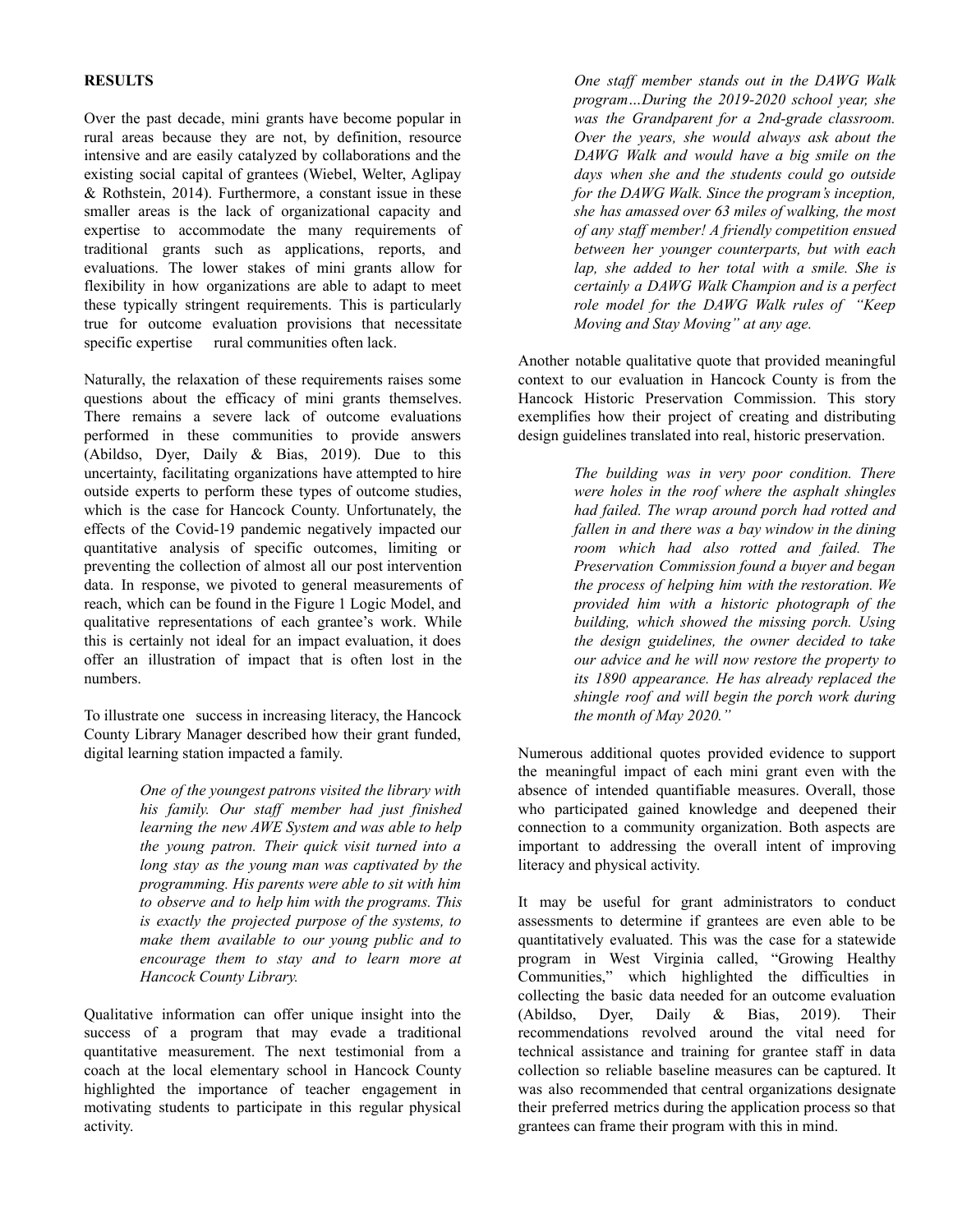In Hancock County, we encountered similar issues with the evaluability of each grantee. The grant application did not prompt organizations to fully consider how their initiatives would be measured and data collected, causing metrics to be imposed retroactively without the possibility of collecting appropriate baseline comparisons. Some organizations took it upon themselves to administer surveys or pre-post literacy tests, yet others did not have any data collection in place. Therefore, success measures were identified with the evaluation team and data collected to the extent possible to maximize accuracy and scope. Figure 1 demonstrates the logic model we were able to formulate, adapting our evaluation to the unique outcome metrics of each grantee and highlighting the path that links them to their appropriate CHIP objective.

A potentially advantageous method to circumnavigate these evaluation issues would be to follow the CDC's Cancer Prevention and Control Research Network (CP/CRN) centers in only funding Evidence Based Approaches (EBAs). With the goal of translating research into practice, the CDC directed four of their CP/CRN centers to design and implement mini grant programs to disseminate evidence-based interventions for cancer prevention and control (Honeycutt, Carvalho, Glanz, Daniel & Kegler, 2012). Each site was able to define "evidence based," with most using programs evaluated in peer-reviewed literature as the standard. While there are certainly benefits to this method, their comparative evaluation found an increased technical and organizational burden on grantees to safely adapt the methods of EBAs to their unique context. This does not bode well for rural programs that already lack access to essential technical expertise.

Emory University, one of the CP/CRN centers, did manage to overcome these issues working with churches and worksites in rural Southwest Georgia, by providing 47.7 cumulative hours of technical assistance to their 10 participants (Kegler, Carvalho, Ory, Kellstedt, Friedman, Mccracken, Dawson & Fernandez, 2015). A potential middle ground is simply encouraging applicants to use EBAs or to cite supporting literature as justification for their funding, offering a more inclusive method to incorporate these tested practices. A clear indication that evidence supported programs are encouraged to apply will prompt community organizations to research their programs or ideas prior to applying, without excluding inexperienced organizations. They can then use this research to improve the implementation or structure of their initiatives. This was

#### **DISCUSSION**

While HHIP's mini grant program met their standard of success regarding priority impact areas and reach, there is substantial room for growth using the insights learned from the aforementioned programs. The first purpose of this study was to determine whether mini grant programs were compatible with Community-based Improvement Plans,

the case for Family Connection – Communities in Schools of Hancock County, Inc. that was awarded \$2,000 to fund an evidence-based text messaging program that reminds parents to read to their children at home.

The CDC study does raise an interesting concern about the relevance of organizational capacity for the variety of organizations that can apply for mini grant funding. As a precaution, applicants should be asked to explain in detail who will be responsible for implementing their proposed intervention and how. However, some communities may find it worthwhile to directly target mini grant programs toward boosting capacity in their local organizations instead of traditional interventions. The Illinois Preparedness and Response Learning Center (IPERLC) offers a successful model for this approach. With grant sizes below \$4,500, IPERLC limited their funded initiatives to specific capacity building activities like the, "planning and delivering of specific trainings and exercises; developing needs assessments; creating or refining response plans; designing and developing awareness campaigns; as well as producing learning products and tools" (Wiebel, Welter, Aglipay & Rothstein, 2014). IPERLC also emphasized their preference for organizations and activities that collaborated with one another, which played a major role in enhancing the networks and resources of their grantees (Wiebel, Welter, Aglipay & Rothstein, 2014). With organizational capacity such a common problem in rural areas, as we found in Hancock County, replicating a mini grant program with this focus could offer greater long-term benefits than traditionally funded projects.

This raises the final concern of mini grant programs – their sustainability beyond grant funding. This was a top concern for HHIP when allocating their first grant awards. Therefore, many of the funds went to one-time capital costs that provided durable tools for organizations to improve their programs such as a "lap tracker" for the elementary school running club. This strategy proved successful, however cannot realistically be used for all objectives in the CHIP. A proven, sustainable alternative to these types of capital purchases is the funding of human capital or professional development. A five-year partnership between a rural university and an urban school district illustrates this effect as multiple layers of mini grants were used to offer new education and training for teachers which culminated in vastly improved performance scores by their students (Hosley & Hosley, 2014).

which we determined they were, based on their overlapping reliance on collaborative community members and organizations. Mini grant flexibility also allows grant coordinators to address several priority areas simultaneously, increasing engagement with community members and organizational capacity. These benefits are magnified in rural communities that are often plagued by a lack of resources and human capital and have a heavier reliance on community involvement.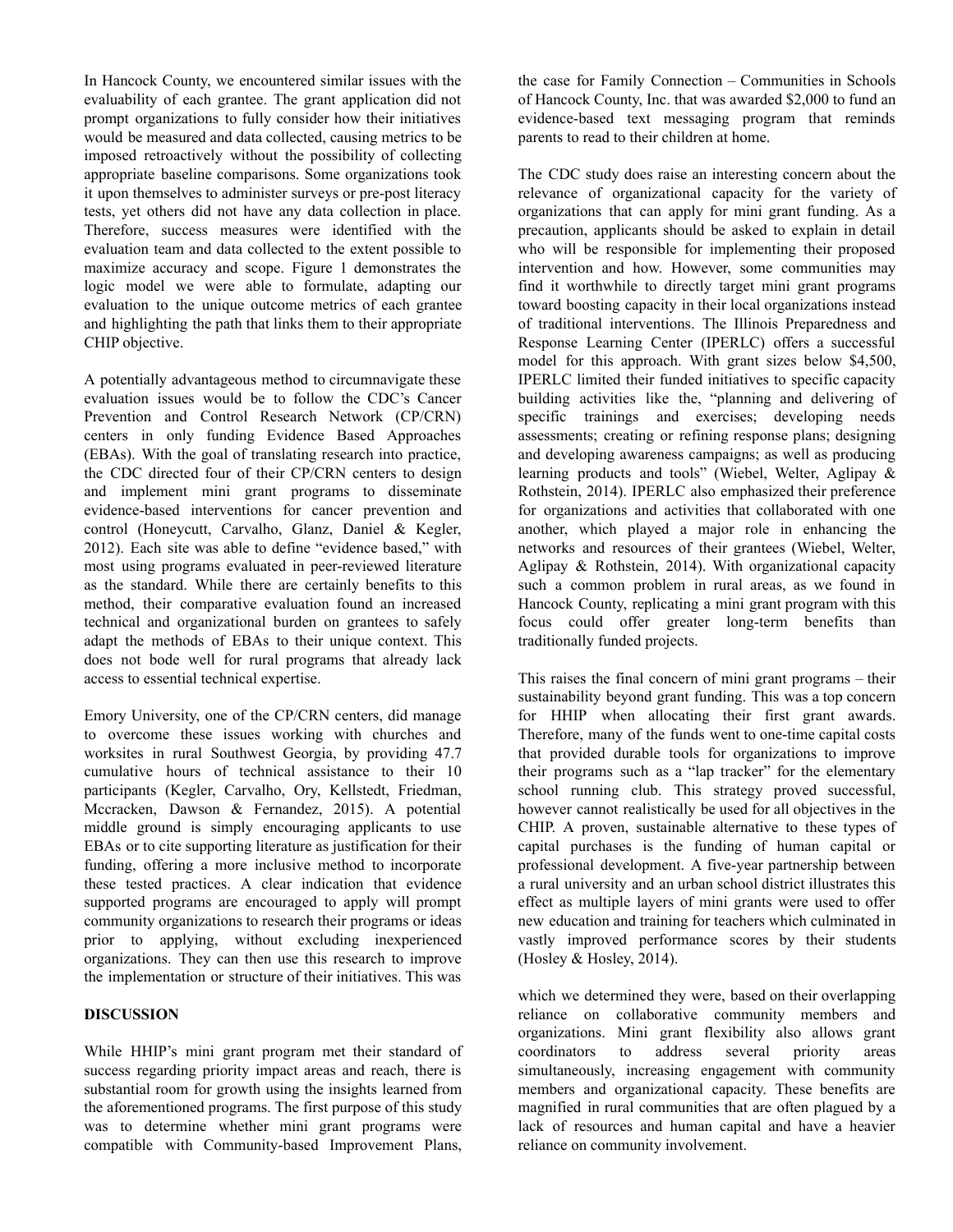The secondary purpose of this study was to identify the best practices communities like Hancock County can follow when using mini grants to accomplish their Community-based Health Improvement Plan objectives. Our comparative analysis suggests that weak evaluations remain the largest struggle and an uncertainty of mini grants. Preemptive action by the central coordinator is essential to prompt grantees to propose metrics linked to CHIP objectives and train them in basic data collection with a clear goal of collecting baseline outcome measures. If an organization has the means to hire an external evaluator, it is best to also hire them to inform design of the mini grant program itself so clear outcomes and data collection are built in from the beginning. Including evaluation components retroactively, as was unfortunately the case with these mini grants, is not ideal.

Another key insight is how crucial the application process design and assessment are to the direction and success of each mini grant. Grant coordinators should consider requesting or incentivizing certain programs that correspond with improved impact, sustainability, or organizational capacity. Granting priority to organizations proposing collaborative initiatives in the application process is one way to do this. This is especially ideal if the collaboration allows grantees to combine and share resources or engage a new organization with the program. There is also the possibility of joint funding options where a larger grant amount can be offered to separate organizations if they decide to collaborate on a joint project.

Dedicating a larger amount of grant funding to technical assistance and professional development training will improve the sustainability of programs as the knowledge and skills gained will live on long past grant funding. Another incentive is recommending applicants incorporate evidence-based approaches into their initiatives and support them with technical assistance seminars. These seminars during the application process could explain the types and quality of research, as well as how to access those resources. This keeps the mini grant process inclusive and grounded. It can also be advantageous for the coordinating organization to offer a list of evidence-based initiatives it would like to see started in the community.

Once grantees are selected, they should be automatically enrolled into the group responsible for creating the CHIP and required to attend regular meetings which will help foster an environment of collaboration and collective action. As grantees encounter challenges, other organizations can learn from them or offer help. These meetings are also optimal opportunities to schedule training and keep all organizations engaged with each other and reflective about their impact on the larger picture of improving health equity in their entire community.

#### **CONCLUSIONS**

Hancock Health Improvement Partnership was approved for another year of mini grant funding from the Georgia Healthcare Foundation and will continue to work towards accomplishing the objectives outlined in the Community Health Improvement Plan. With intentions to implement many of the insights provided in this report, this additional year provides an excellent opportunity to further support the findings of the evaluation offered here. Also, it has been noted that much of the evaluation data for this year's projects were impacted by the rise of the Covid-19 pandemic, so an evaluation plan catered to this new reality extends another avenue for further study on mini grants.

The Hancock County Health Improvement Partnership is but one example of how rural communities can begin addressing the overwhelming issues of health inequity. Nevertheless, we demonstrated that mini grant programs are compatible with accomplishing the objectives of community-based improvement plans if certain guidelines are followed. Organizations designing mini grant programs for this purpose should recognize the importance of design and preparation to maximize the impact and sustainability of their efforts. Furthermore, rural communities should utilize their asset of collaboration and the synergy that occurs when everyone can work together.

This comparative analysis illustrated new insights into the best practices of mini grant programs, however, there is still much work to be done to confirm the overall efficacy and optimal structure of mini grants. With such a severe lack of outcome evaluations, this is where the literature should turn in the future, providing the necessary quantitative evidence to clarify:

- Which types of programs are most effective as mini grants?
- Which types of organizations perform mini grants most effectively?
- What is the ideal size of a mini grant?

With the resolution of these questions, mini grant programs will grow in their ability to make communities around the country healthier.

We found that organizations are eager for additional support and interested in program results. Further education and support is needed around measuring impact. Capacity and sustainability continue to be issues in this small, rural county.

#### **ACKNOWLEDGEMENTS**

First, we would like to thank each community partner for their continued efforts in Hancock County and willingness to work with us on this project and beyond. We also want to acknowledge Karen Ebey-Tessendorf and Chambreé Harris